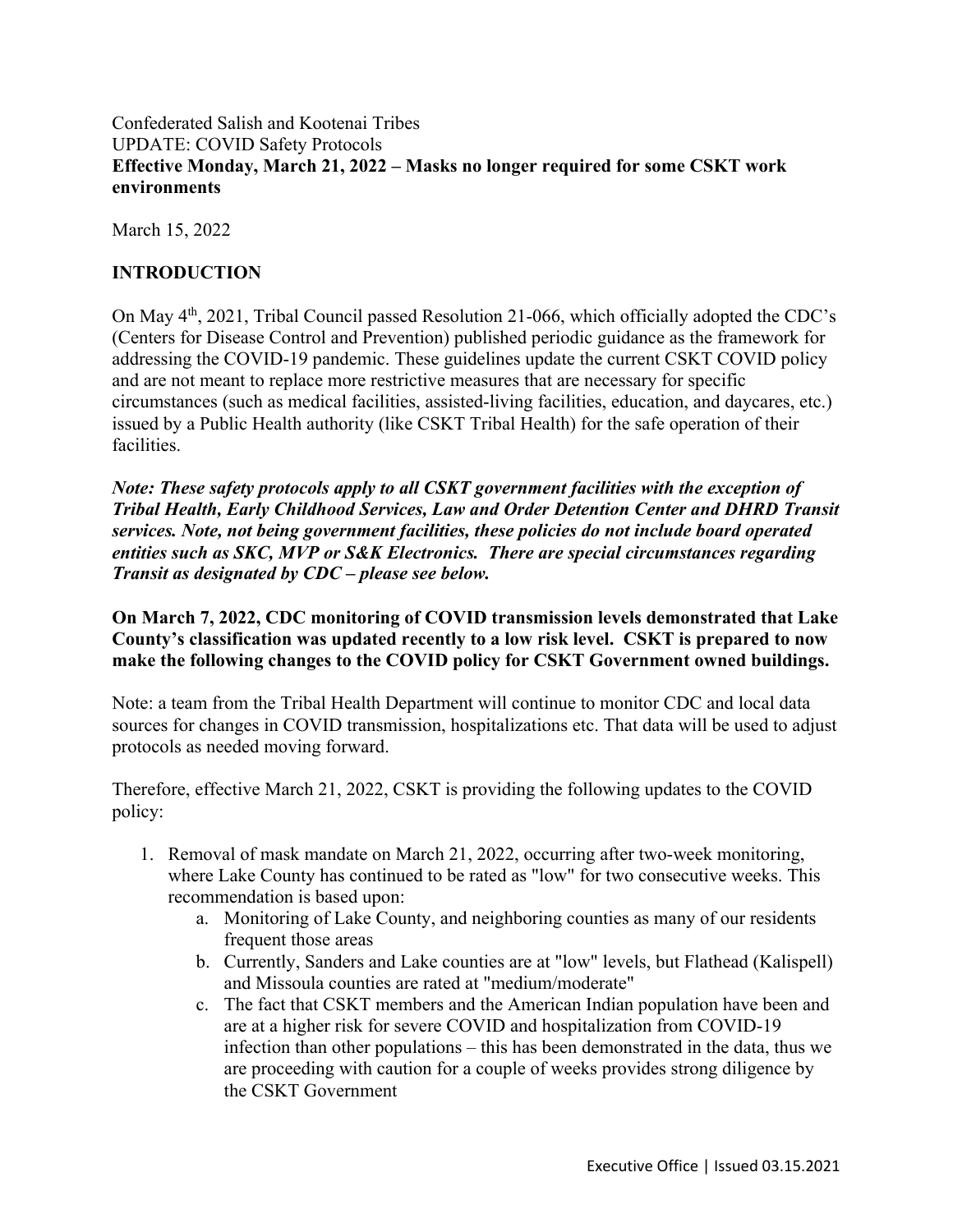- 2. Temperature checks will no longer required at the entrance of buildings. Temp check machines will remain for self-use
- 3. Masks and hand sanitizer will continue to be available at all CSKT building entrances and at all group meetings
- 4. Signage will be posted on all entrances alerting visitors to restrictions if they are symptomatic and/or have exposure to COVID-19
- 5. It is highly recommended that masks be worn by employees that interact often with the outside public

Tribal Health and Administrative staff will continue to monitor local statistics and CDC guidance and recommendations will be made as needed for appropriate changes in policy

- 6. In the event Lake County and/or surrounding counties increase in their ratings, the removal of masks would move out by two-week increments
- 7. THD will also monitor for any new strands of COVID

For large group meetings and/or activities

- 8. Masks and sanitizer available at all times
- 9. Outside activities are safer

For CKST approved travel

- 10. If training or meeting attendance cannot be conducted virtually, travel can be approved
- 11. The CSKT employee must agree to travel for the training/meeting
- 12. The CSKT employee must follow all COVID safety protocols

## Other Information

- 13. Testing is recommended if you feel ill
- 14. Vaccinations are encouraged for continued safety
- 15. COVID leave is still in place for those that are ill with COVID
- 16. CSKT meeting spaces have capacity limits; please continue to follow those guidelines
- 17. All sanitization in buildings will continue
- 18. Please report a positive home test on the state website immediately when testing positive https://montanagovernment-aijle.formstack.com/forms/montana\_covid\_home\_test\_reporting

As stated earlier, this policy will be in effect for all CSKT buildings and employees with the following exceptions:

- a. Tribal Health Department due to being a medical facility a higher level of protections will be administered
- b. Early Childhood Education must follow the Federal Head Start guidelines
- c. Other CSKT Educational entities may determine policies
- d. CSKT Enterprises may determine policies